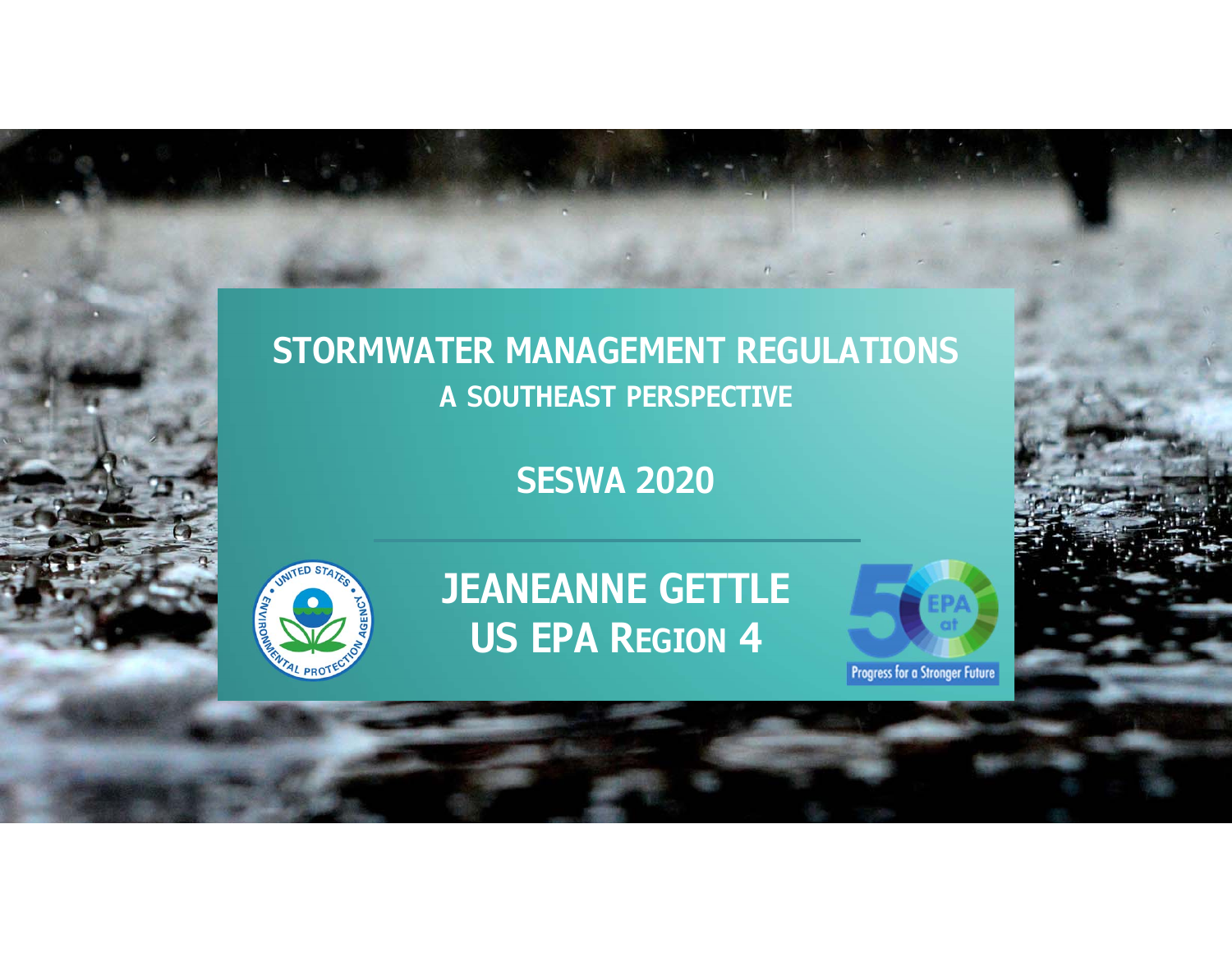# **Implementation of the Navigable Waters Protection Rule**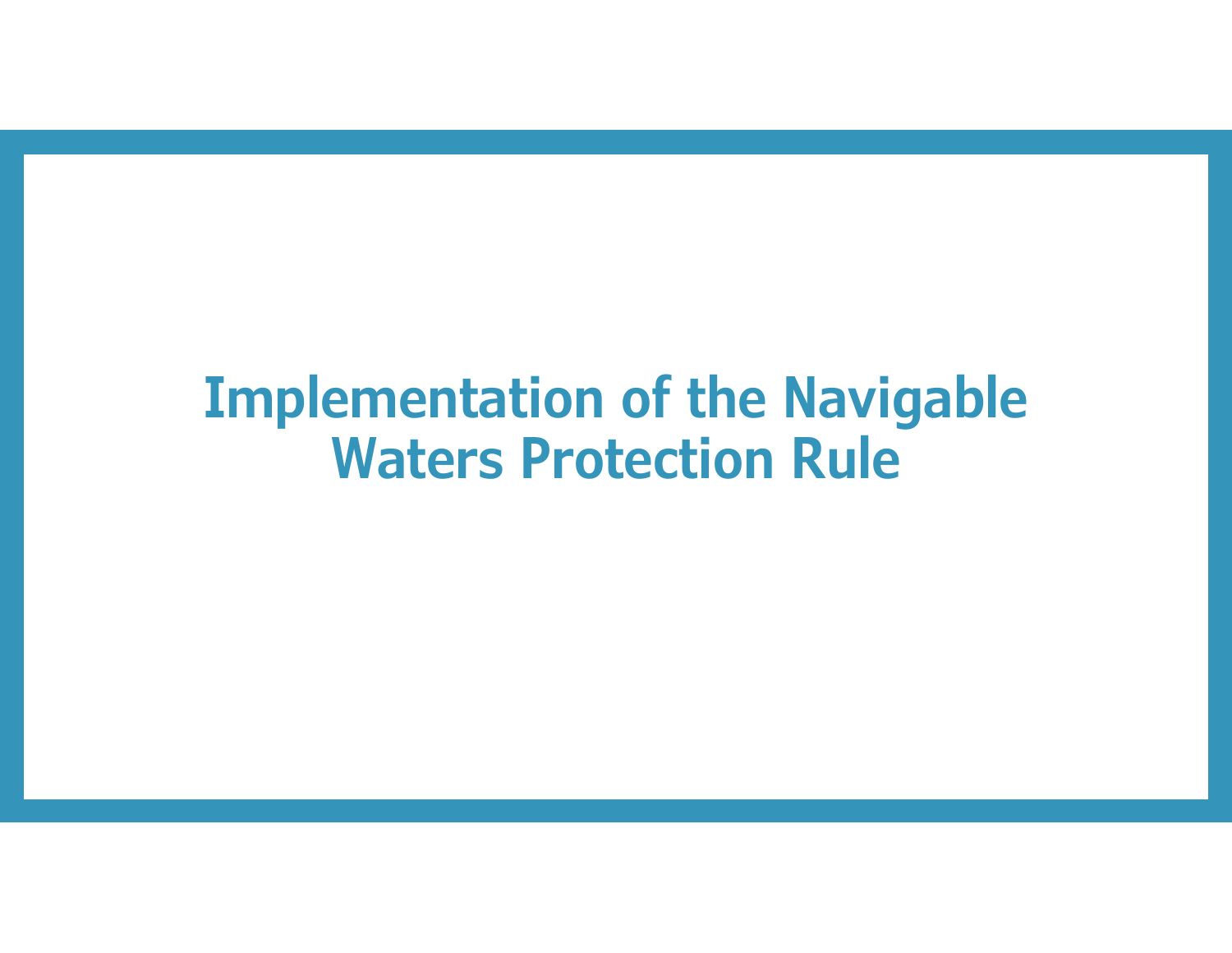# **Implementation Tools**

- **I. Memoranda**
- **II. Fact Sheets**
- **III. Trainings**
- **IV. Technical Lead Assignments and Collaboration**

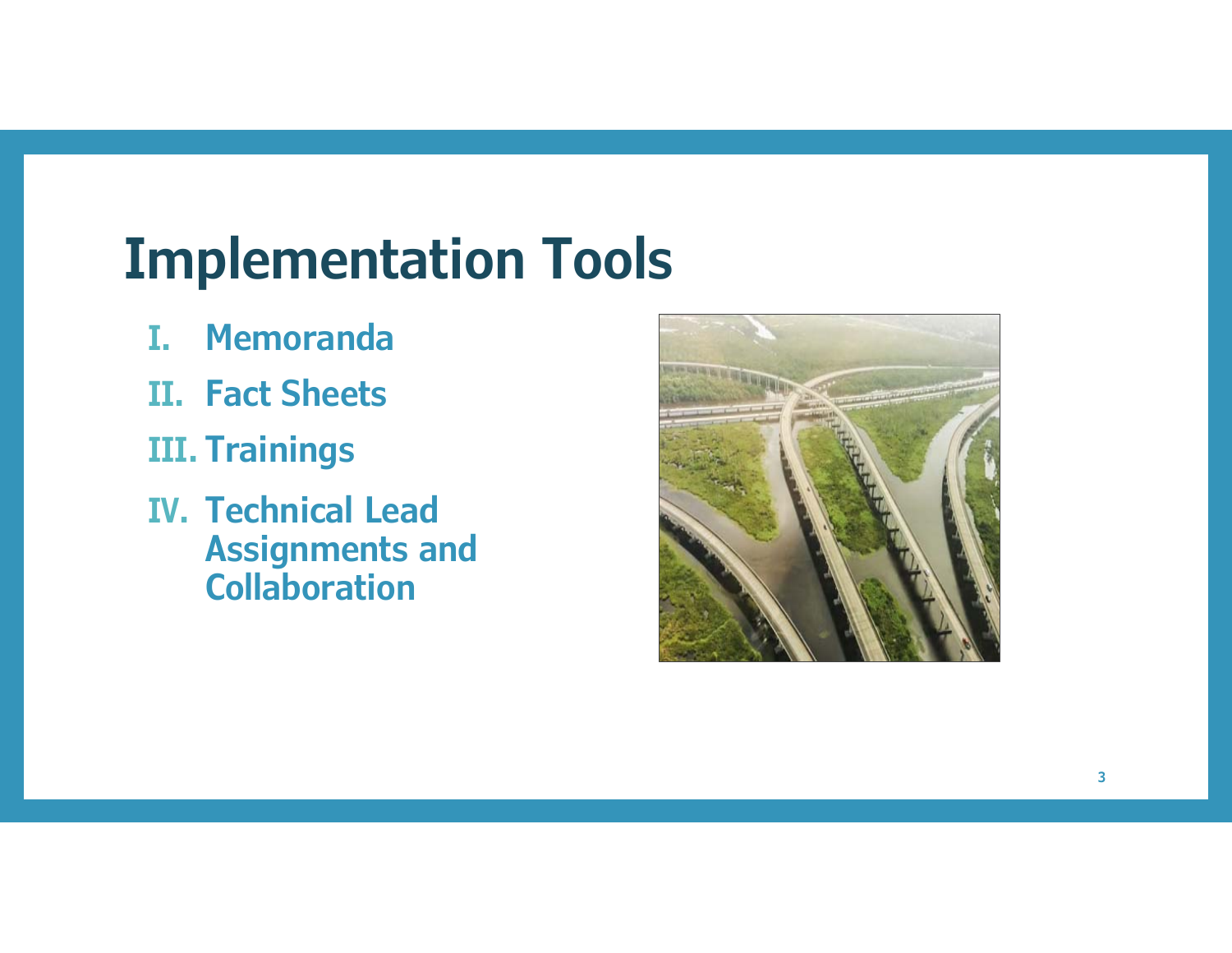### **Memoranda**

#### **TNW Memo**

**" Elevation and Coordination Procedures for Certain Determinations under the Clean Water Act"** 

**Ditch Exemptions Memo**

**" Memorandum to the Field on Exemptions from Regulation under Section 404(f)(1)(C) of the CWA for the Construction or Maintenance of Irrigation Ditches and for the Maintenance of Drainage Ditches"**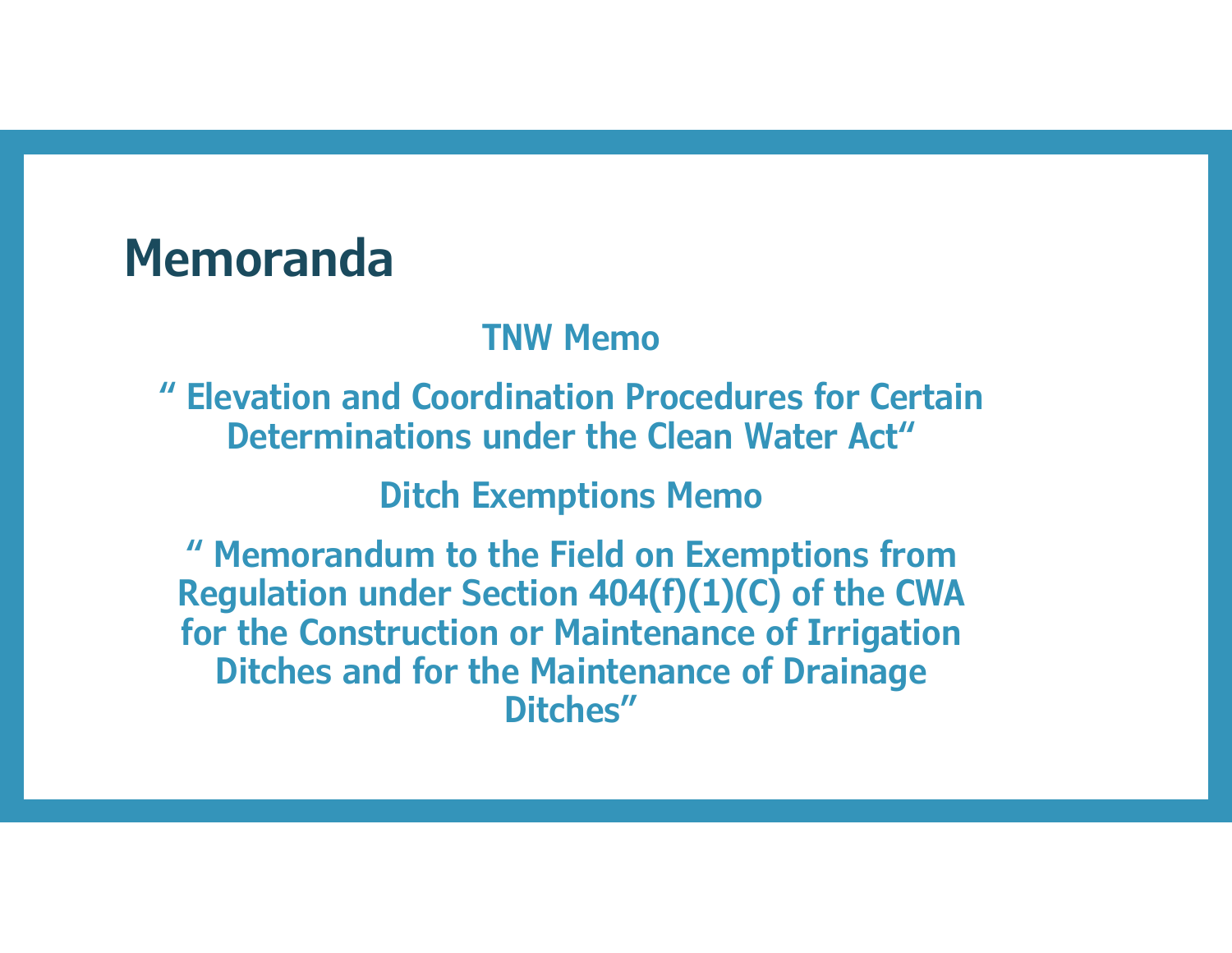### **Memoranda**

#### **Ag Memo**

*" Memorandum to the Field Concerning Implementation of the Navigable Waters Protection Rule, Section 404 of the Clean Water Act and the Food Security Act (FSA) of 1985"* 

**Coordination Memo**

*" Memorandum to the Field on Coordination to Ensure Consistent Implementation of the Navigable Waters Protection Rule"* 

https://www.epa.gov/nwpr/training-and-implementation-materials#ImplementationMemos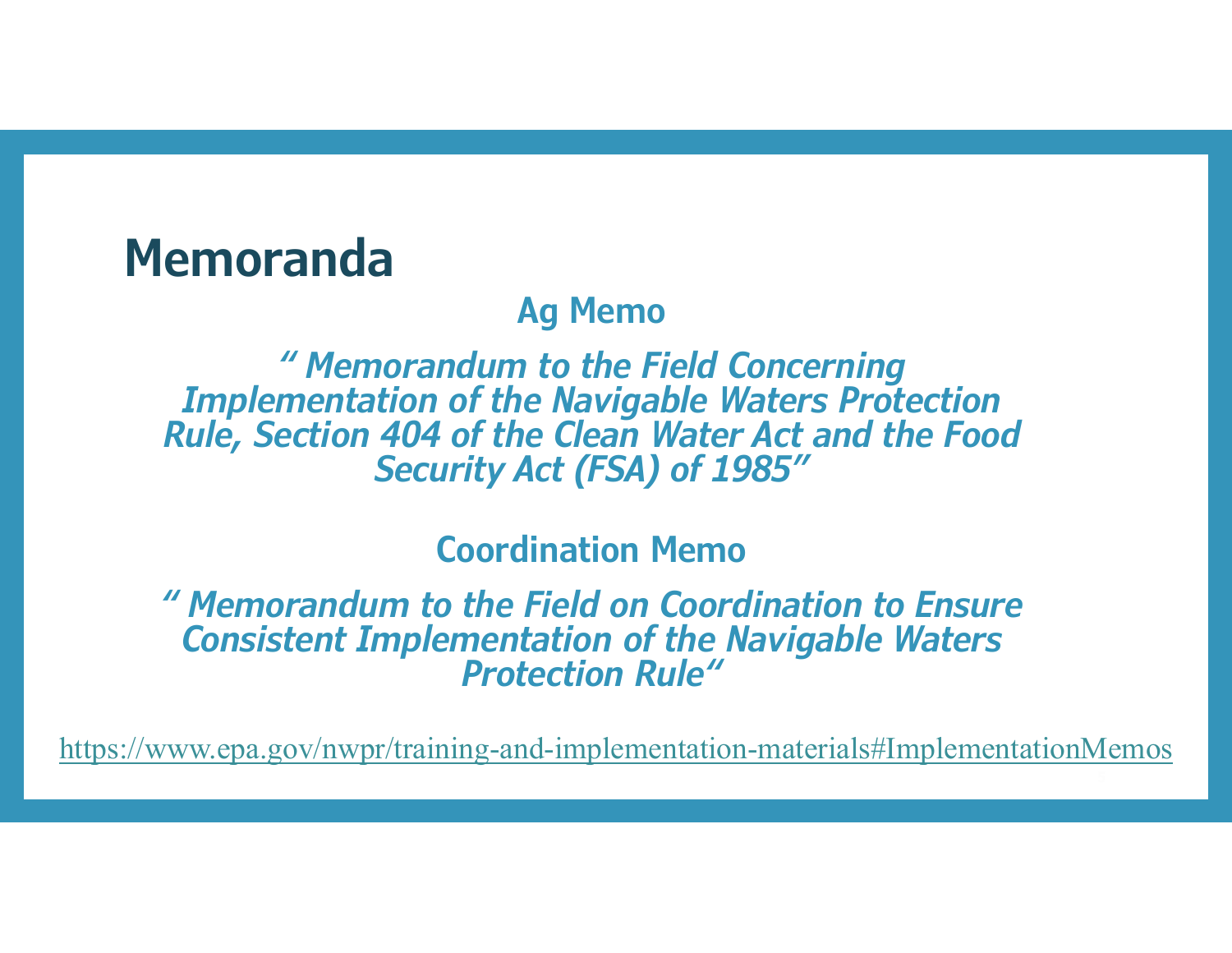# **Fact Sheets**

- **" Overview of the NWPR"**
- **" Mapping and the NWPR"**
- **" Implementing the NWPR"**
- **" Rural America and the NWPR"**
- **" Typical Year and the NWPR"**
- **" NWPR Photo Appendix"**



https://www.epa.gov/nwpr/navigable-waters-protection-rule-factsheets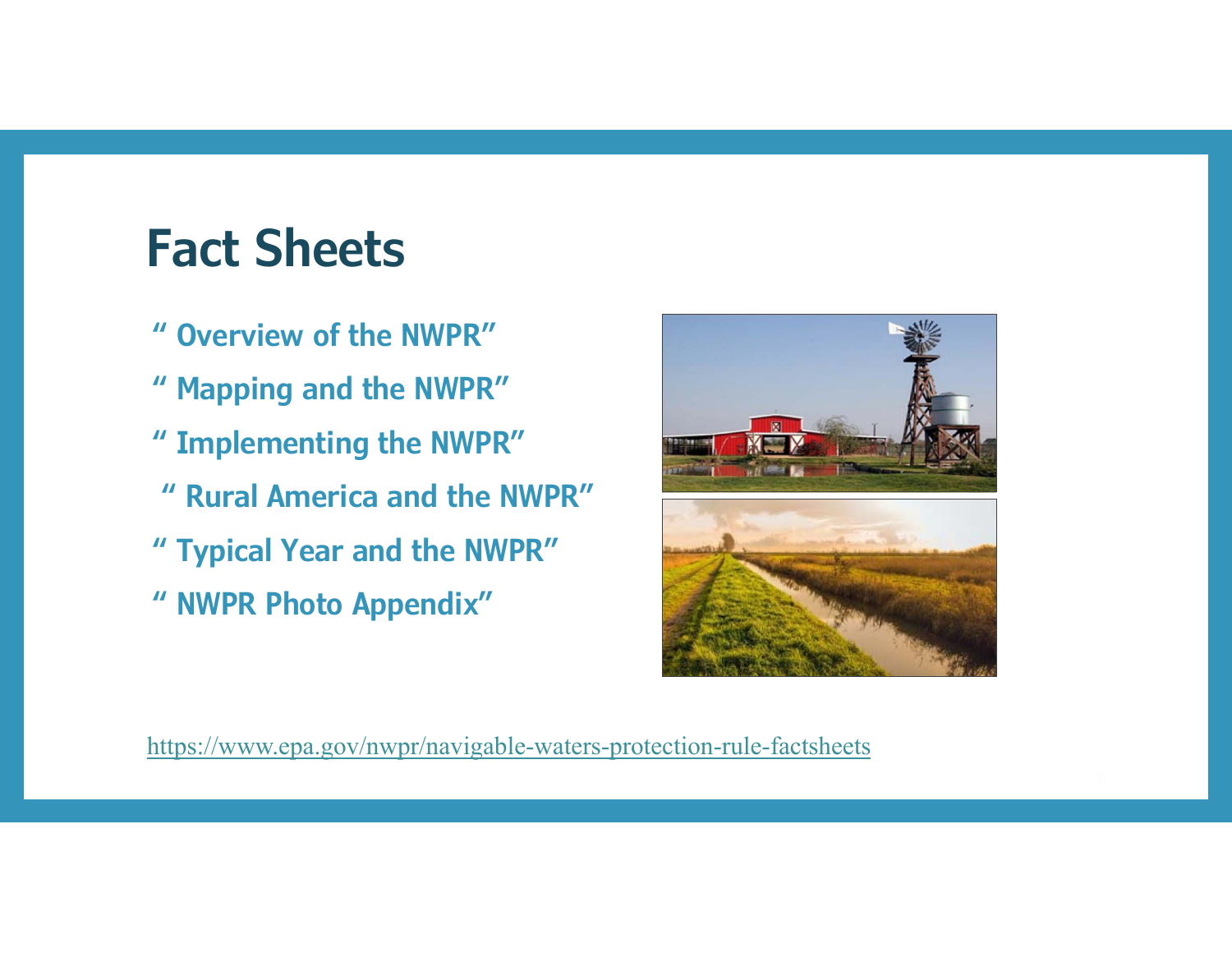# **Trainings**

- **NWPR Overview and Discussion of CWA Programs**
- **Typical Year**
- **Tributaries, Ditches, Flow Regime and Assessment**
- **Adjacent Wetlands, Lakes, Ponds, and Impoundments**
- **Exclusions and More**



https://www.epa.gov/nwpr/training-and-implementation-materials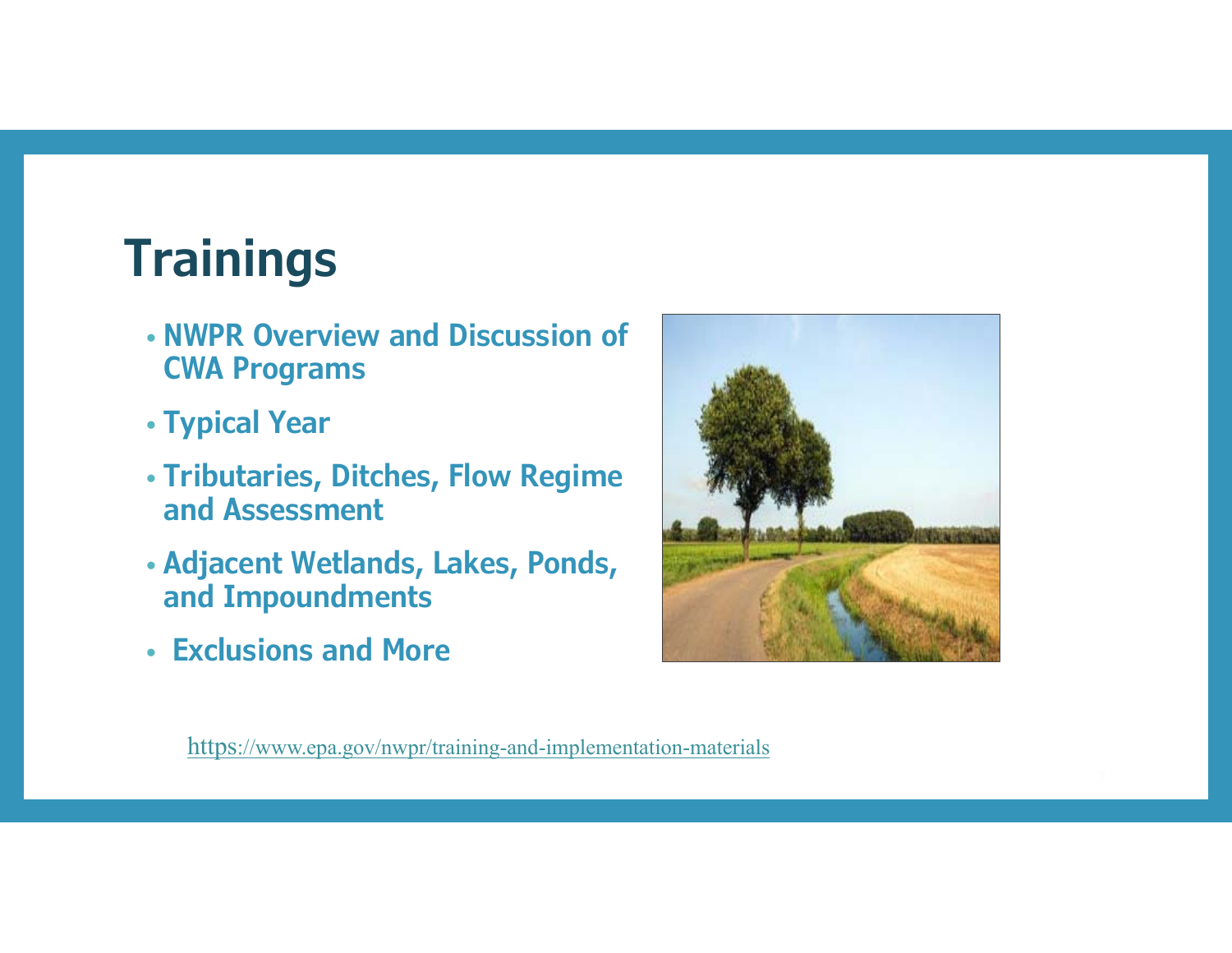### **Technical Lead Assignments and Collaboration**

**EPA and Army points-of-contact (POCs) for the rule have been designated**

**Region 4 POC: Kacy Sable sable.kacy@epa.gov**

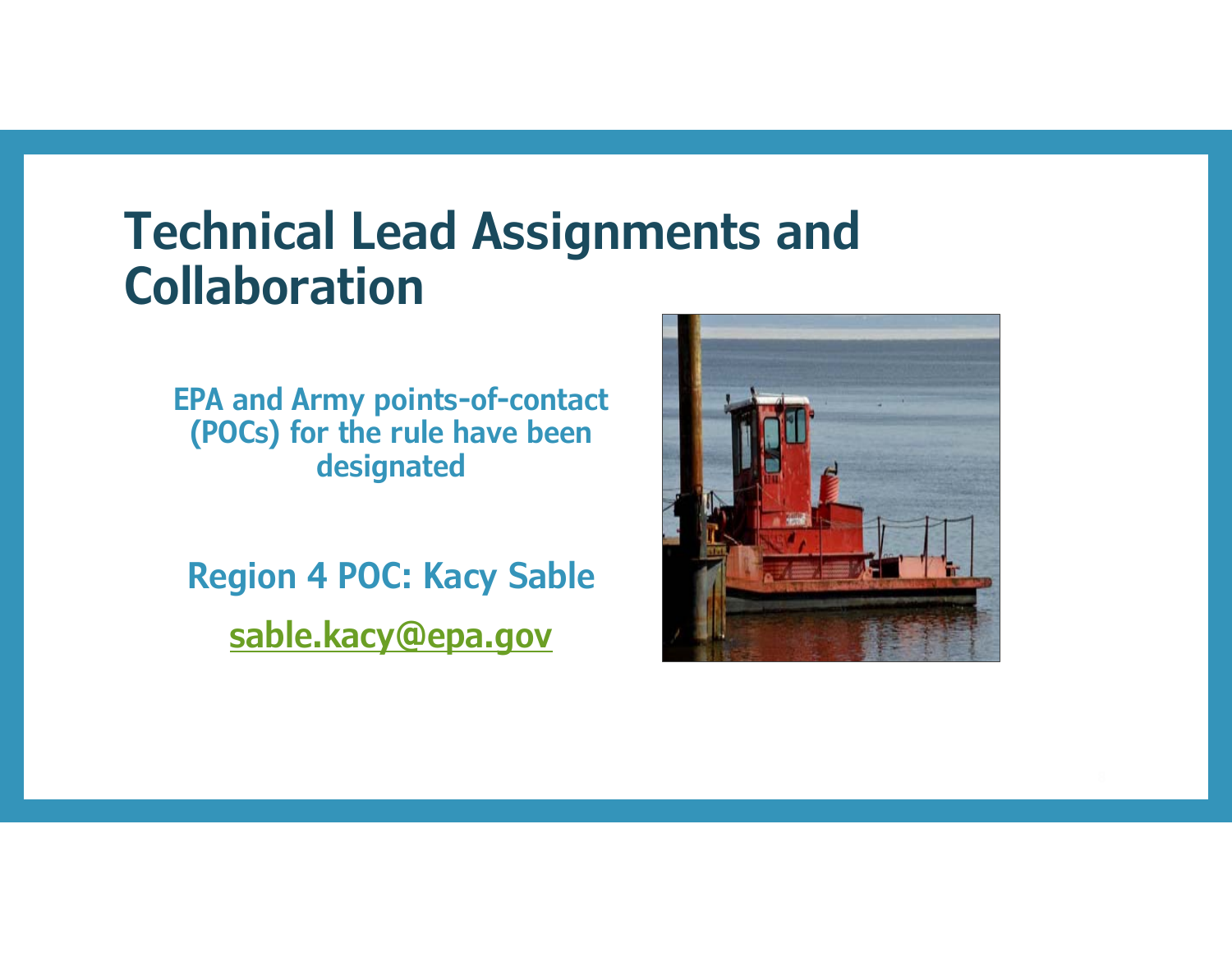# **Discharges to Groundwater**

- *County of Maui v. Hawai'i Wildlife Fund:* **whether a CWA National Pollutant Discharge Elimination System (NPDES) permit is required for releases of pollutants from a point source to a jurisdictional water through groundwater**
- **6-3 decision the Court held that an NPDES permit is required "when there is a direct discharge from a point source into navigable waters or when there is the functional equivalent of a direct discharge."**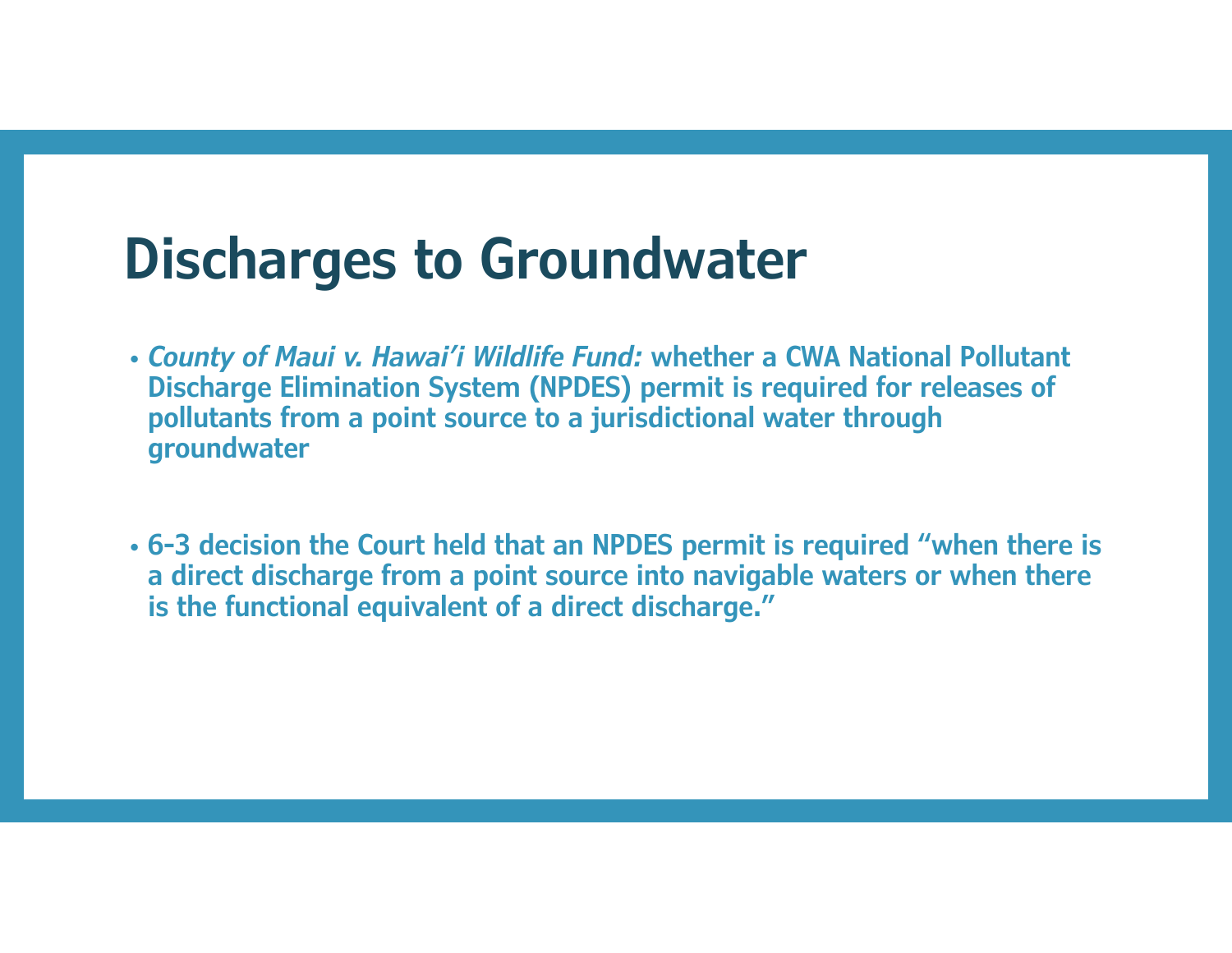## **EPA's Multi-Sector General Permit**



- $\bullet$  **EPA-issued GP covering SW discharges from industrial activities**
- $\bullet$  **Around 2,400 permittees in areas where EPA is the permitting authority**
- • **2015 MSGP became effective on June 4, 2015 and expired on June 4, 2020 – administratively continued**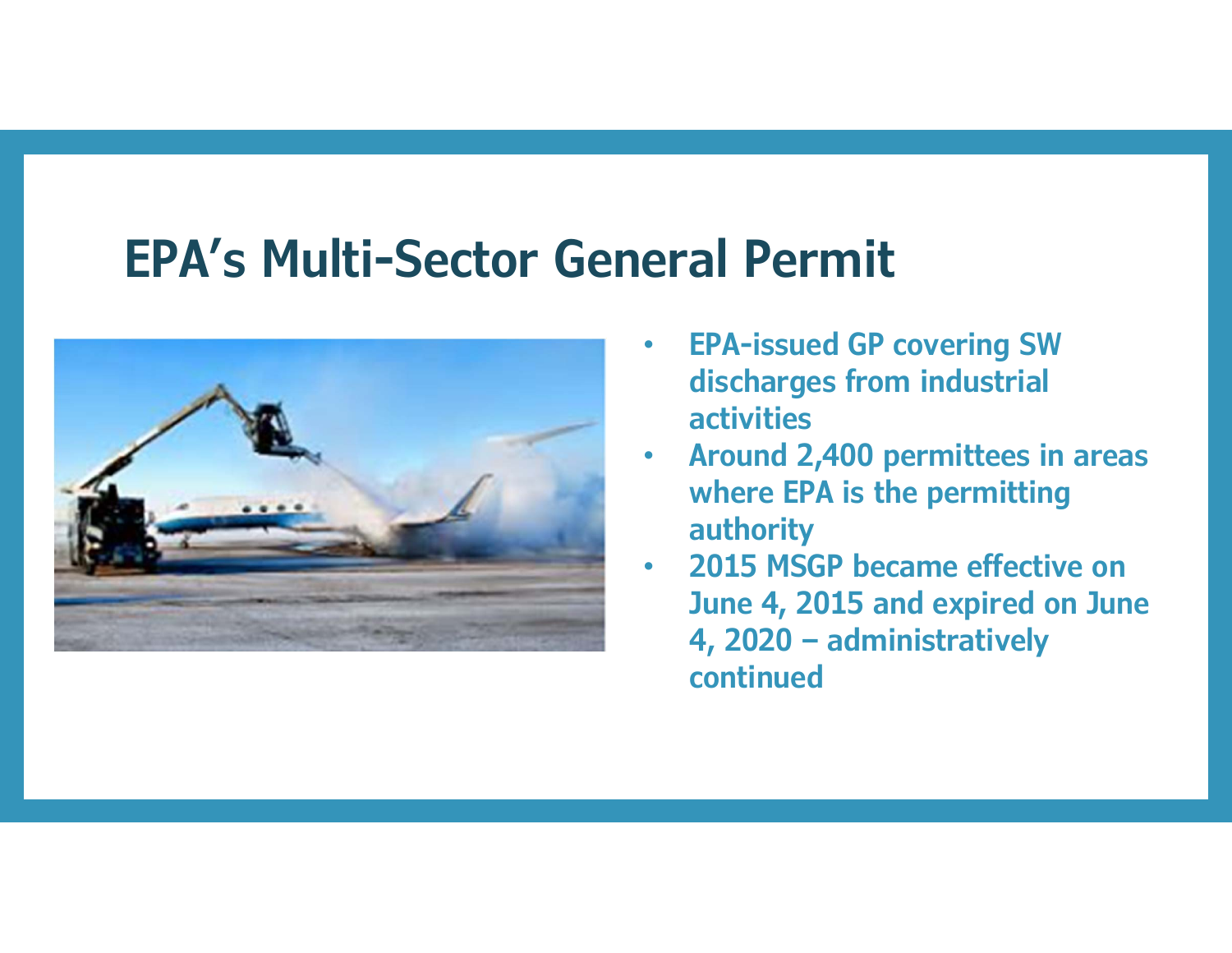## **EPA's Multi-Sector General Permit**

- **EPA fund a study conducted by the NAS on potential permit improvements, focused primarily on monitoring requirements, for consideration in the next MSGP**
- **Currently working to review comments and revise the draft permit**
- **Settlement agreement finalization deadline of November 12, 2020**

**National Academies of Sciences (NAS) Study Report & Webpage**

**Report: Improving the EPA Multi-Sector General Permit for Industrial Stormwater Discharges**

**NAS Study Weblink: http://dels.nas.edu/Study-In-Progress/Improving-Next-Generation-Multi/DELS-WSTB-16-03**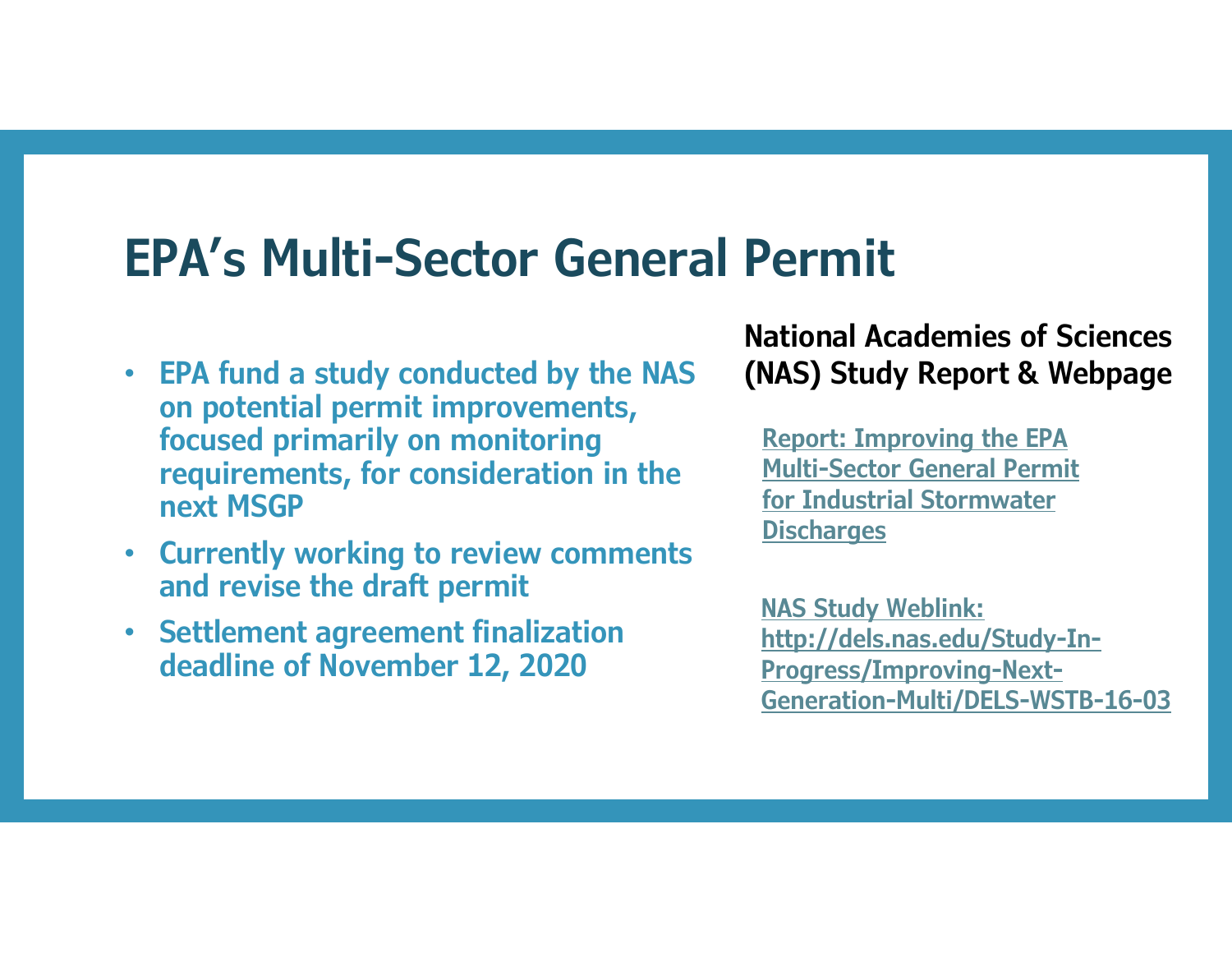

| <b>Strategic Theme Area</b> | <b>Action Title</b>                                                                                          | <b>Action</b><br>No. | <b>Status</b> |
|-----------------------------|--------------------------------------------------------------------------------------------------------------|----------------------|---------------|
| Science and Specifications  | Convene Experts to Address Opportunities and Challenges<br>Related to Urban Stormwater Capture and Use       | 2.3.3                | Developed     |
| <b>Policy Coordination</b>  | Incorporate Stormwater Capture Considerations in Assessment<br>of Stormwater Finance Needs and Opportunities | 2.2.11               | Undeveloped   |

**https://www.epa.gov/waterreuse/national-water-reuse-action-plan-online-platform**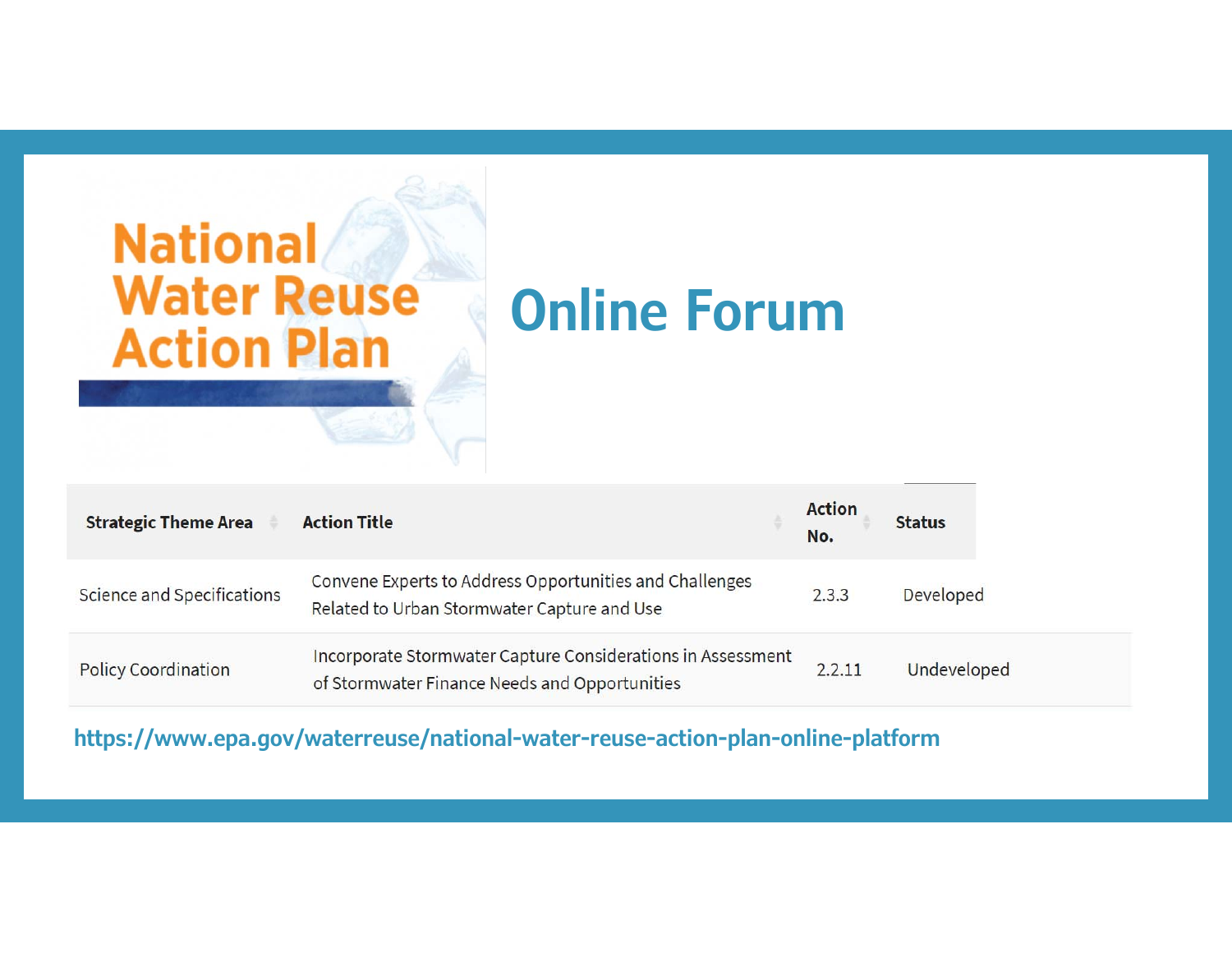# **Municipal Separate Storm Sewer System (MS4) General Permit Remand Rule**

# **Significant Changes**

- **Two alternative approaches an NPDES permitting authority can use to issue and administer small MS4 general permits**
- •**Changes to the NOI requirements**
- • **Clarifications to the requirements for small MS4 permits**



**This Photo by Unknown Author is licensed under CC BY-NC**